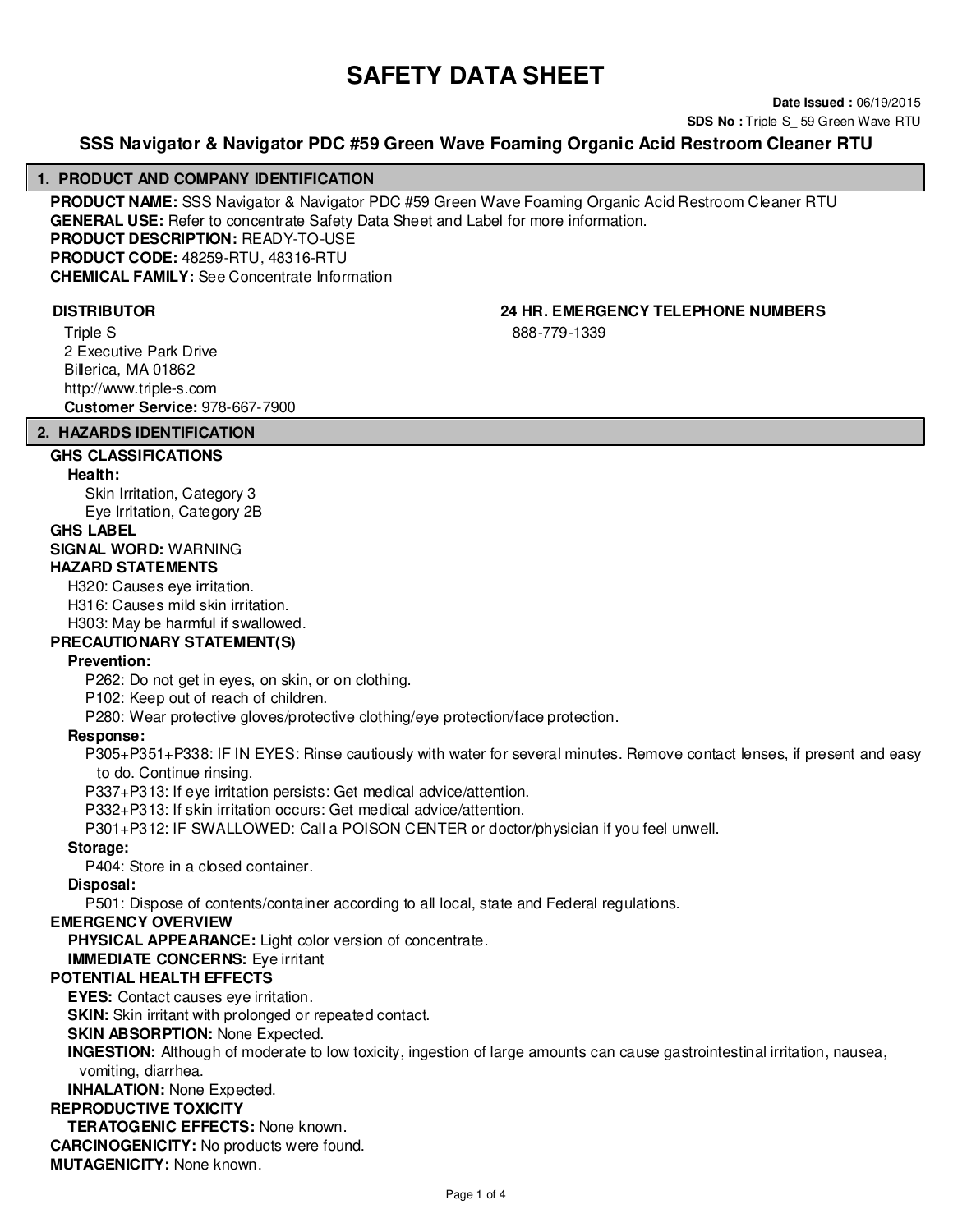**MEDICAL CONDITIONS AGGRAVATED:** Previous skin conditions such as dermatitis may be aggrevated.

#### **ROUTES OF ENTRY:** Ingestion, eye **CANCER STATEMENT:** None

**WARNING CAUTION LABELS:** Irritant

# **3. COMPOSITION / INFORMATION ON INGREDIENTS**

# **Chemical Name Wt.%**

Refer to concentrate Product Safety Data Sheet for ingredient information  $\vert$  < 10

#### **4. FIRST AID MEASURES**

**EYES:** Immediately flush eyes with water for at least 15 minutes, while holding eyelids open. Remove contact lenses, if present, after the first 5 minutes, then continue rinsing eye. Seek medical attention immediately.

**SKIN:** Wash with soap and water. Get medical attention if irritation develops or persists.

**INGESTION:** Get immediate medical attention. Do not induce vomiting unless instructed to do so by poison center or physician. **INHALATION:** Remove victim to fresh air and monitor. Seek medical advise if irritation persists.

# **SIGNS AND SYMPTOMS OF OVEREXPOSURE**

**EYES:** Burning sensation with tearing, redness.

**SKIN:** Prolonged contact may cause irritation marked by redness, slight burning sensation.

**SKIN ABSORPTION:** Not Established

**INGESTION:** Stomach upset, vomiting.

**INHALATION:** Irritation of nose, throat and lungs with coughing, sneezing, possible difficulty breathing.

**ACUTE EFFECTS:** Not Established

#### **5. FIRE FIGHTING MEASURES**

**FLAMMABLE CLASS:** NA = Not Applicable **GENERAL HAZARD:** NA = Not Applicable **EXTINGUISHING MEDIA:** Not required. Water based material.

#### **6. ACCIDENTAL RELEASE MEASURES**

**SMALL SPILL:** Avoid walking in product. Wipe up or otherwise flush small spills to sanitary sewer.

**LARGE SPILL:** Avoid walking in material. Prevent product from entering into stream, soil, storm sewer or other bodies of water.

# **ENVIRONMENTAL PRECAUTIONS**

**WATER SPILL:** Avoid discharges into open waterways.

**LAND SPILL:** Avoid discharge to soil.

**GENERAL PROCEDURES:** Isolate spill or leak area immediately. Keep unauthorized personnel away. Do not touch or walk through spilled material. Prevent entry into waterways, sewers, or confined areas. Absorb with dry earth, sand or other noncombustible material and transfer to containers.

**SPECIAL PROTECTIVE EQUIPMENT:** Eye protection, rubber gloves, rubber boots to protect feet.

# **7. HANDLING AND STORAGE**

**GENERAL PROCEDURES:** Close container after use.

**HANDLING:** Wear chemical resistant rubber or neoprene gloves and eye safety goggles/full face shield when handling.

**STORAGE:** Store in area inaccessible to children.

**STORAGE TEMPERATURE:** Store at ambient temperatures.

**STORAGE PRESSURE:** Store at ambient atmospheric pressure.

# **8. EXPOSURE CONTROLS / PERSONAL PROTECTION**

**ENGINEERING CONTROLS:** No special requirements.

#### **PERSONAL PROTECTIVE EQUIPMENT**

**EYES AND FACE:** Safety glasses with side shields.

**SKIN:** Rubber or other chemical resistant gloves.

**PROTECTIVE CLOTHING:** No special requirements.

**WORK HYGIENIC PRACTICES:** Wash with soap and water after handling. Do not eat, drink or smoke while using product.

# **9. PHYSICAL AND CHEMICAL PROPERTIES**

**PHYSICAL STATE: Liquid ODOR:** Characteristic. **ODOR THRESHOLD:** Not Established **APPEARANCE:** Milky **COLOR:** Lighter color of concentrate. **pH:** Not Established **PERCENT VOLATILE:** >90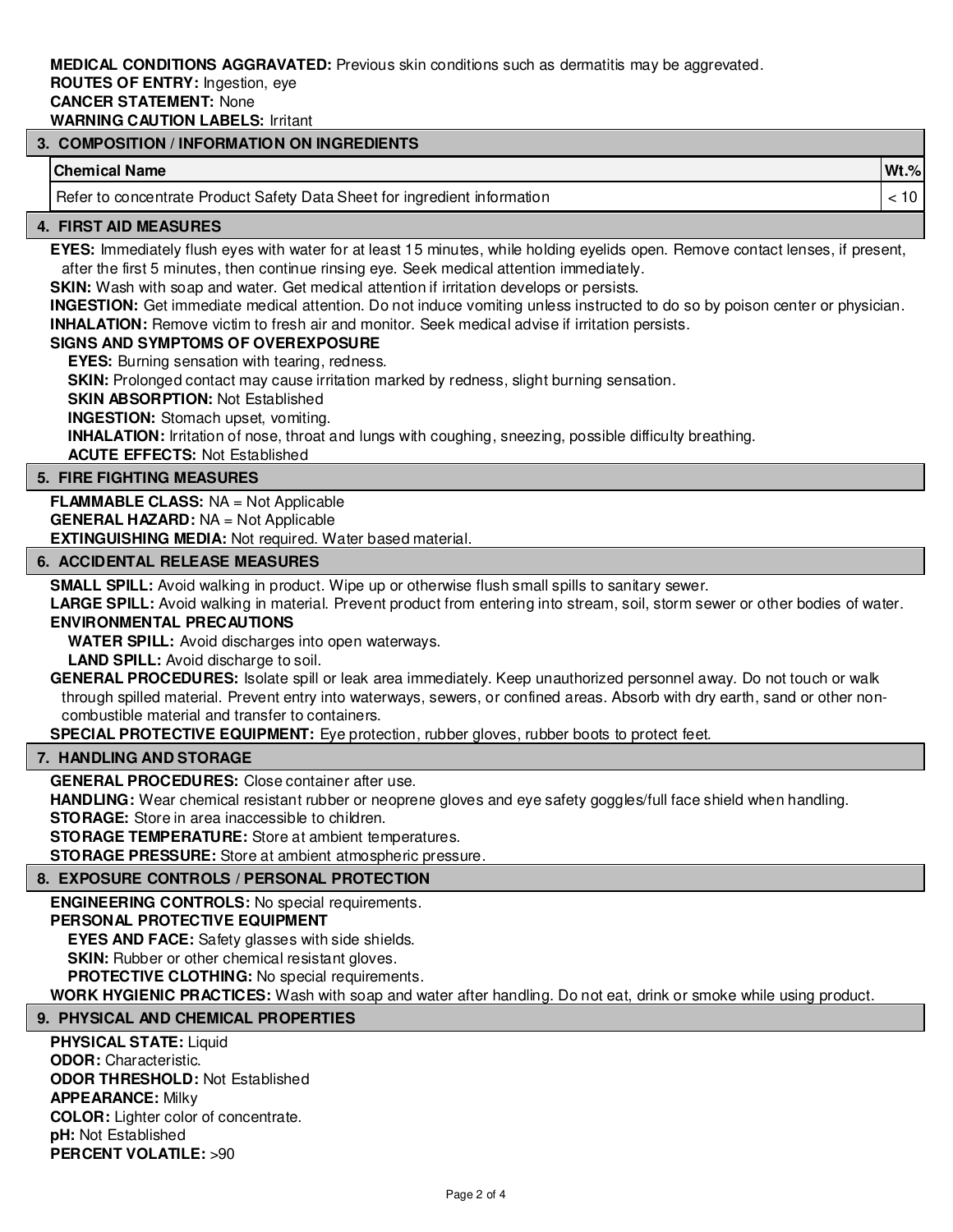**FLASH POINT AND METHOD:** None **FLAMMABLE LIMITS:** N/A **AUTOIGNITION TEMPERATURE:** NA = Not Applicable **VAPOR PRESSURE:** ≤ 20 mm Hg at (68°F) **VAPOR DENSITY:** ≥ 1 Air = 1 **BOILING POINT: 212° F; 100° C FREEZING POINT: 32° F: 0° C THERMAL DECOMPOSITION:** Not Available **SOLUBILITY IN WATER:** Complete **EVAPORATION RATE:** (Water =1) 1.0 **DENSITY:** 8.34 at (68°F) **Notes:** Estimated **SPECIFIC GRAVITY:** 1.001 grams/ml. **Notes:** Estimated **VISCOSITY:** Water thin. **(VOC):** Not Established

#### **10. STABILITY AND REACTIVITY**

**REACTIVITY:** Stable **HAZARDOUS POLYMERIZATION:** No **CONDITIONS TO AVOID:** Not Established **HAZARDOUS DECOMPOSITION PRODUCTS:** None known. **INCOMPATIBLE MATERIALS:** Not Established

#### **11. TOXICOLOGICAL INFORMATION**

#### **ACUTE TOXICITY**

**DERMAL LD50:** Not Established **ORAL LD50:** Not Established **INHALATION LC50:** Not Established **SERIOUS EYE DAMAGE/IRRITATION:** Irritant **RESPIRATORY OR SKIN SENSITISATION:** No known significant effects or critical hazards. **GERM CELL MUTAGENICITY:** No known significant effects or critical hazards. **CARCINOGENICITY IARC:** No listed substance **REPRODUCTIVE TOXICITY:** No known significant effects or critical hazards.

**STOT-SINGLE EXPOSURE:** No known significant effects or critical hazards.

#### **12. ECOLOGICAL INFORMATION**

**ENVIRONMENTAL DATA:** Not Established **ECOTOXICOLOGICAL INFORMATION:** Not Established **AQUATIC TOXICITY (ACUTE):** Not Established **CHEMICAL FATE INFORMATION:** Not Established

# **13. DISPOSAL CONSIDERATIONS**

**DISPOSAL METHOD:** Small amounts (less than 5 gallons) may be disposed of in sanitary sewer. Consult local authorities for additional disposal information.

**FOR LARGE SPILLS:** Consult with local and state authorities for large volume disposal.

**PRODUCT DISPOSAL:** See above.

**EMPTY CONTAINER:** Rinse container with clear water. Offer container for recycling, or dispose of in trash.

**RCRA/EPA WASTE INFORMATION:** NA = Not Applicable

#### **14. TRANSPORT INFORMATION**

#### **DOT (DEPARTMENT OF TRANSPORTATION)**

**PROPER SHIPPING NAME:** Not intended to be shipped away from end-user site.

#### **AIR (ICAO/IATA)**

**SHIPPING NAME:** Not intended to be shipped away from end-user site.

**VESSEL (IMO/IMDG)**

**SHIPPING NAME:** Not intended to be shipped away from end-user site.

# **15. REGULATORY INFORMATION**

#### **UNITED STATES SARA TITLE III (SUPERFUND AMENDMENTS AND REAUTHORIZATION ACT) 311/312 HAZARD CATEGORIES:** Health - Acute